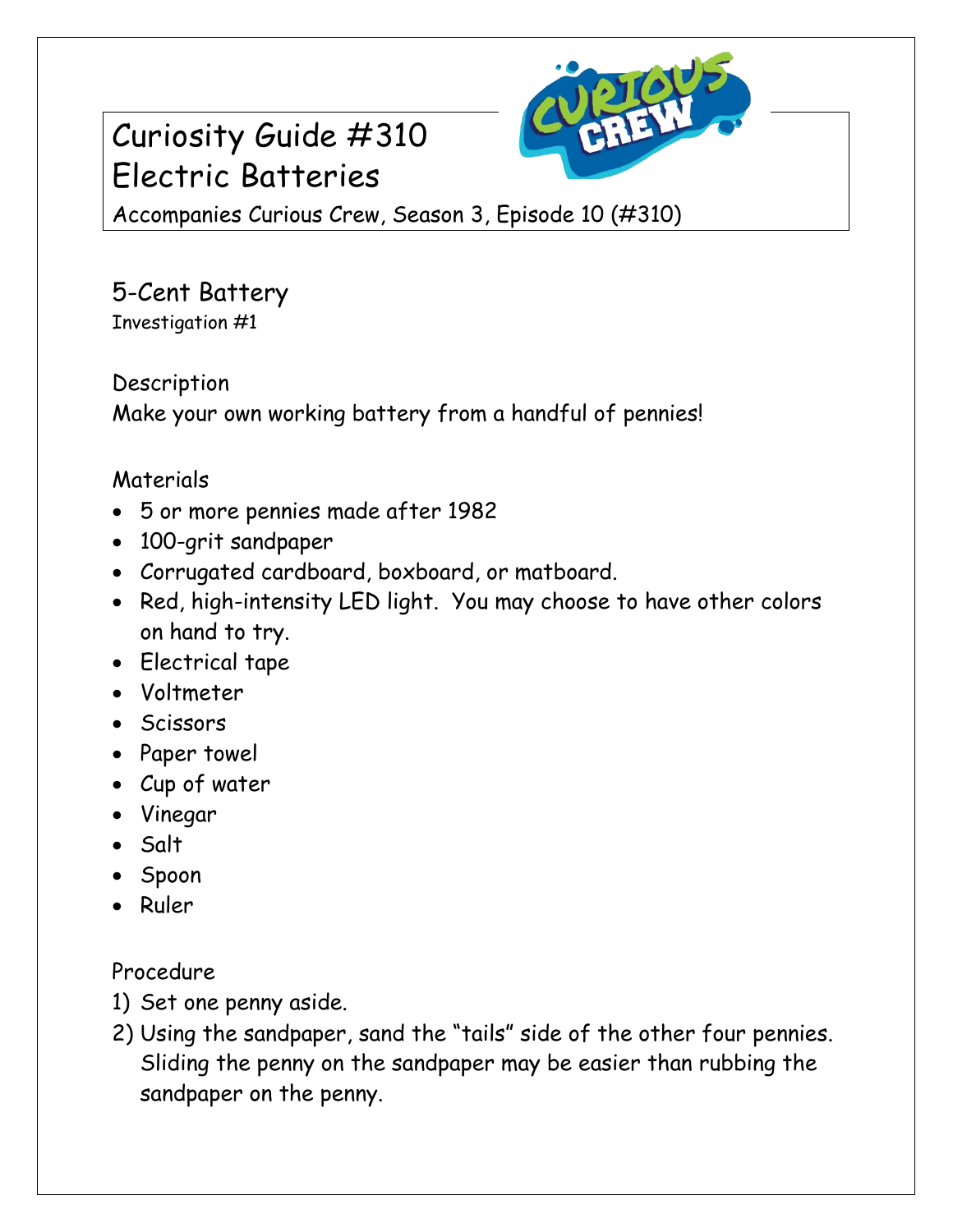- 3) Sand each of the four pennies until the shiny zinc is exposed under the copper coating.
- 4) Fill a cup half full of water.
- 5) Stir salt into the water until the salt stops dissolving.
- 6) Add a teaspoon of vinegar to the salt mixture.
- 7) Measure and cut four  $\frac{1}{2}$ -inch squares from the cardboard.
- 8) Trace the penny you set aside on each of the squares. Cut the cardboard circles out.
- 9) Soak the cardboard circles in the cup of salt-and-vinegar water for one minute.
- 10) Remove the cardboard circles with a spoon. Lay the circles on a dry paper towel. The circles should be used when still damp.
- 11) Lay one of the sanded pennies with its copper side down on the table.
- 12) Place a piece of soaked cardboard circle on the sanded zinc side.
- 13)Continue to stack the pennies and cardboards, alternating a zincside-up penny with a soaked carboard circle.
- 14)Place the penny that you set aside, the one with no sanding, on the top of the pile.
- 15)Notice that the LED light has a long wire and a short wire. Place the long wire on the top of the un-sanded penny. Place the shorter wire touching the bottom penny.
- 16)Be sure that the wires touch only the two ends of the stack of pennies.
- 17)Did your light turn on?
- 18)You can even wrap the whole thing with electrical tape to keep the light lit.

**More to try:** Can you increase the height of your stack to power a blue LED light? You may be interested in trying other colors of LED lights, too. You can also test the voltage of your battery with a voltmeter.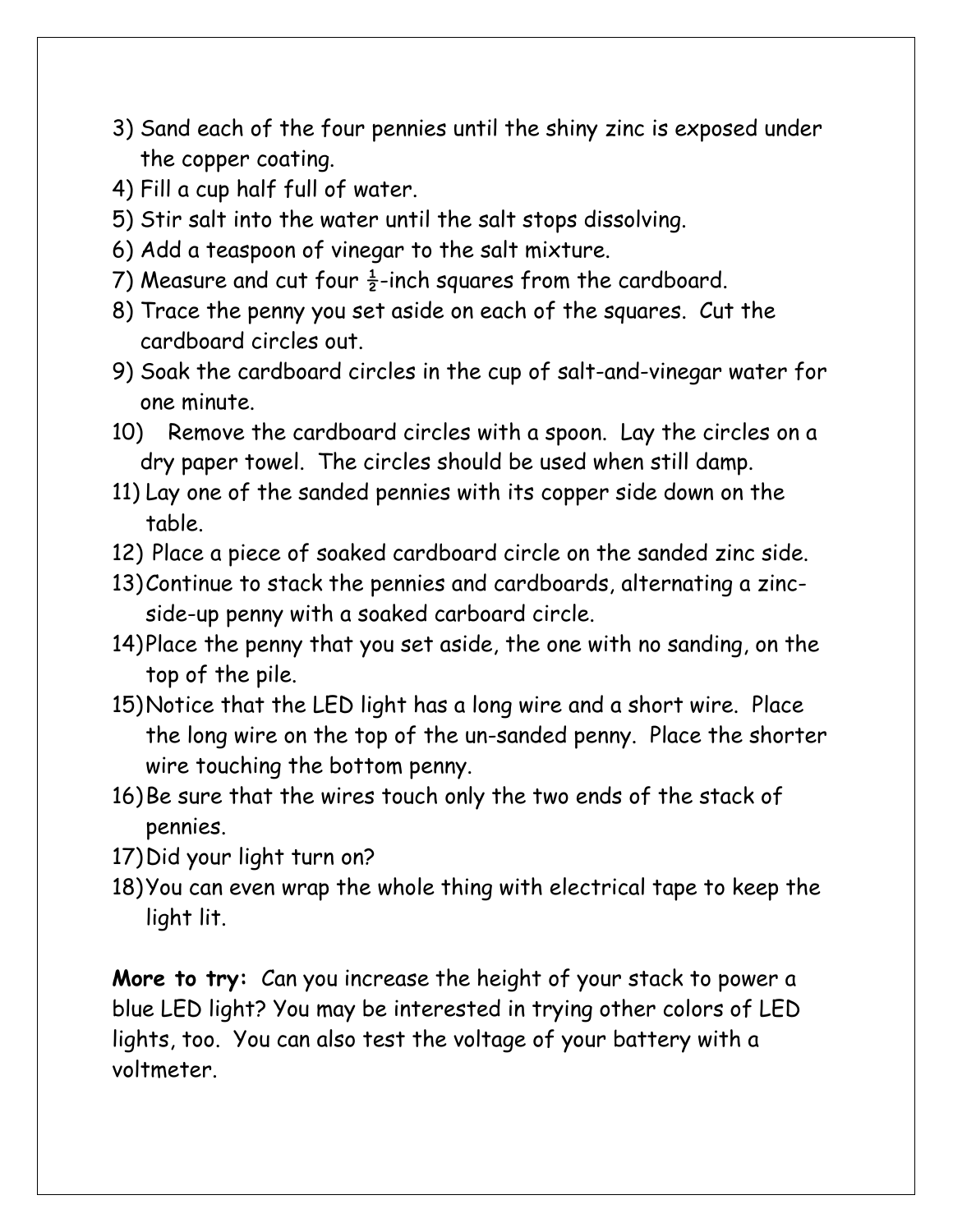## My Results

## Explanation

Batteries are used to change chemical energy into electrical energy through a redistribution of electrons between different metals and a solution. Every battery has three components: an electrolyte and two types of electrodes-- an anode, and a cathode.

The electrolyte is a liquid or gel-like substance that connects the two different metals, providing a path for electrons to move from one metal to the next and creating a chemical reaction. The anode and cathode each connect to an opposite end of the battery. At these points of contact, there is a chemical reaction. The anode loses electrons and the cathode receives them. Because the two metals have different voltages, the electrons move from the concentrated negative terminal, or anode, toward the lower concentrated positive terminal, or cathode. Placing a device that requires electrons, like an LED, between the anode and the cathode makes the light turn on.